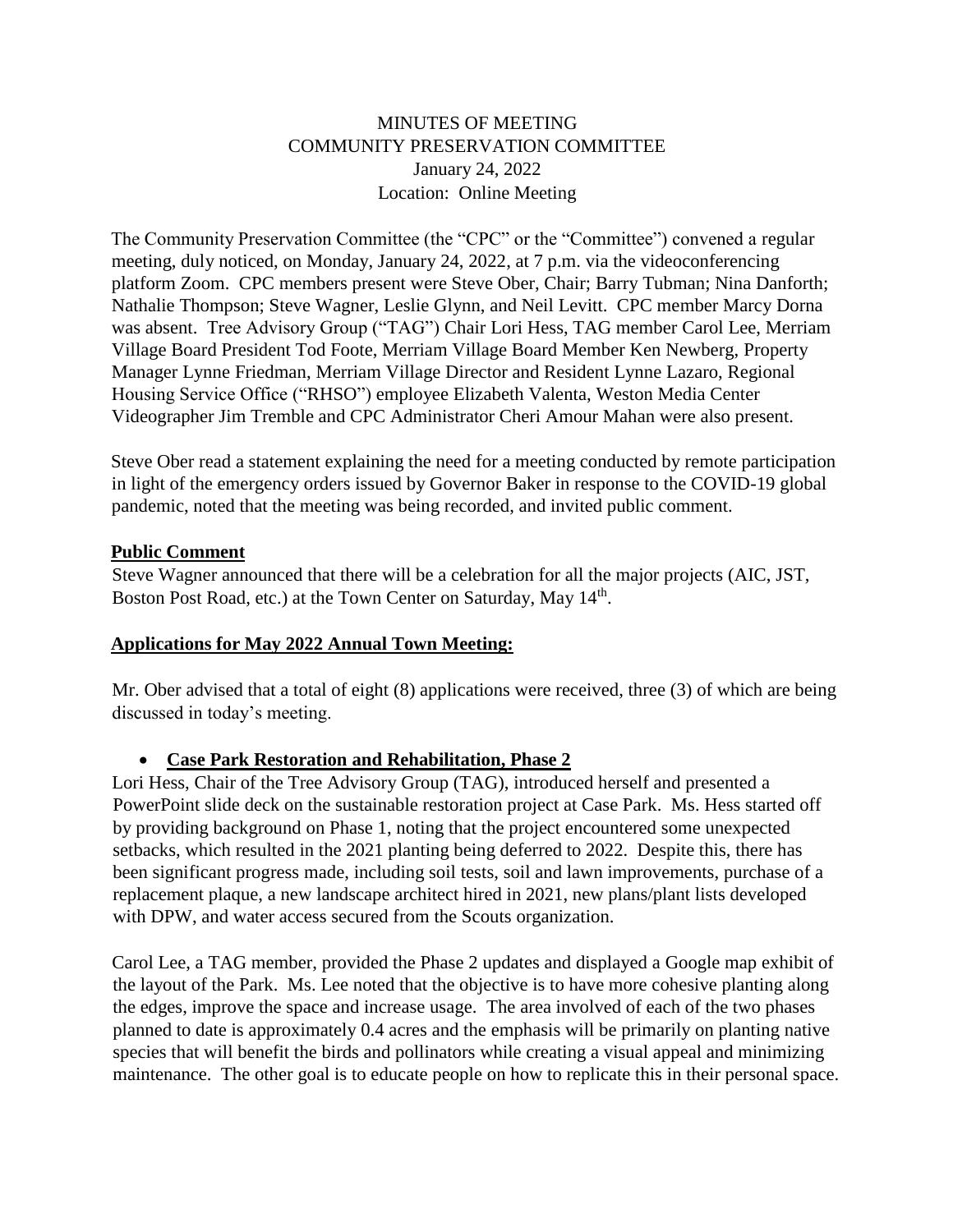The budget for Phase 2 is \$42,000, which is comparable to the Phase 1 amount. The project is anticipated to commence in the fall of 2022 starting off with the design, confirming plans with the relevant stakeholders in the winter of 2022, starting the bid evaluations in the spring of 2023, and beginning planting in the fall of 2023.

Mr. Ober asked whether there were any items outstanding for Phase 1. Ms. Hess clarified that for Phase 1, the exact planting is still being finalized due to plant availability issues, however, this will be the final design aspect of Phase 1 that will take place this spring and planting will occur in the fall of 2022.

Mr. Ober asked whether the balance in the appropriation was sufficient to cover the outstanding work on Phase 1. Ms. Hess advised that due to COVID and inflation, planting prices have increased; as such, it will be tight for whether the remaining funds will cover the Phase 1 plantings to be done, noting that the remaining Phase 1 budget will be fully exhausted this year. If funding is approved for Phase 2, the planting is expected to take place in 2023.

Leslie Glynn recommended soliciting guidance on drought-resistant grasses, engaging with the pollinator crew to ensure that the fertilizers supplement the soil, and paying careful attention to the overall health of the soil.

Additional observations regarding the presentation were made as follows:

- o Nathalie Thompson indicated that the presentation slides need to be more legible, i.e. darker and with larger print.
- o Neil Levitt stated the crosswalk from the library should be more visibly shown on the plans/add additional crosswalks.
- o Ms. Glynn suggested using this as an opportunity to outline the benefits of native planting and the resulting water conservation benefit of doing so.

Mr. Ober reminded everyone that the CPC Public Hearing is scheduled for Monday, March 21, and each presenter will be expected to do a dry-run of their presentation for Annual Town Meeting at the Public Hearing.

## • **Merriam Village Building Preservation and Envelope Replacement Project**

Tod Foote, the President of the Board, provided a slide presentation of the Merriam Village Siding and Envelope Project. The project involves the five (5) original buildings built in the late 1970s. These are two-story structures with four apartments each; the buildings have additional one-story single units at each end (in different configurations) called Cottages. There is a total of ten (10) Cottages that will require siding replacement. Mr. Foote clarified that the estimate included in the original application from November was \$140,000; however, they were subsequently advised of additional work required to tightly seal the units at a new total cost of \$195,000. Mr. Foote also provided an update on some of the work that has already started on the five main buildings, which included residing, new roofs, installing a solar panel, replacing the windows, resurfacing the sidewalks, as well as ongoing projects to update the bathrooms and kitchens in the buildings.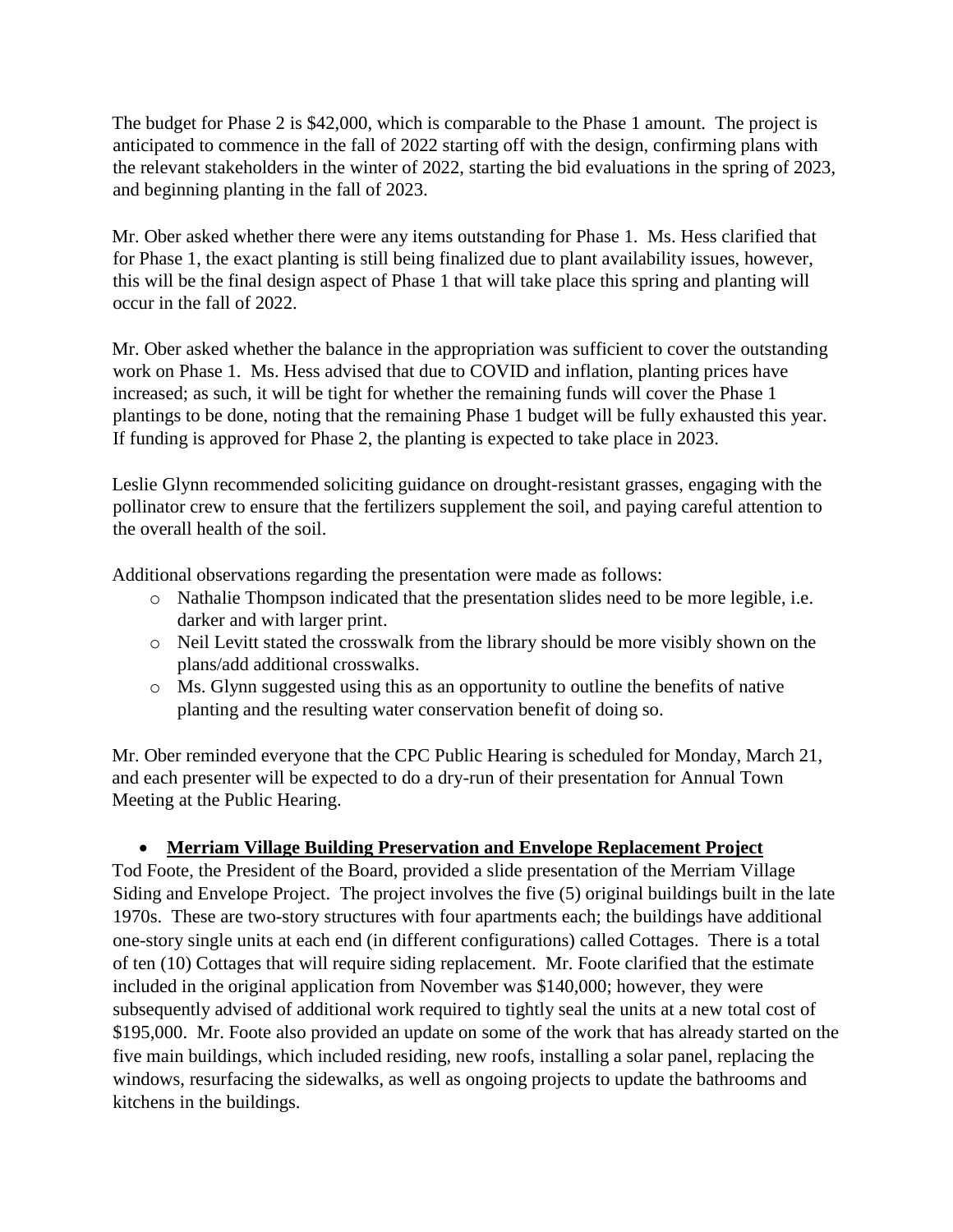Mr. Foote provided a brief history of Merriam Village from its formation in the late 1970s, including the transfer of Town-owned land to the newly-formed  $501(c)(3)$  organization. The original 30 units were occupied in 1978, with 32 additional units becoming occupied in 1995. Private citizens put up \$100,000 in seed money and guaranteed a loan to allow for the original construction. The transferred land represents the only Town funding provided to date to Merriam Village. Mr. Foote also summarized the eligibility guidelines for occupancy at Merriam Village and the formula used for setting rents.

Ken Newberg, Merriam Village Board Member, discussed the project's eligibility to receive CPA funding and highlighted that the Department of Housing and Community Development (DHCD) in 2013 published a Public Housing Notice (2013-14) on their website regarding the various categories of eligibility uses. Mr. Newburg called the Committee's attention to the DCHD allowance for projects done for the purpose of preservation and read a portion of the notice that highlighted this; Merriam Village also had a deed restriction in place to satisfy the anti-aid amendments for CPA Fund eligibility.

- o Mr. Wagner asked about the type of siding to be used in the preservation work and Mr. Foote discussed the options.
- o Mr. Wagner asked whether there was a plan and budget in place for repairs and maintenance; he shared his view that he is uncomfortable paying for repairs that should be planned and programmed into the maintenance of different facilities in the Town as this could be seen as taking away funds from creating affordable housing. Mr. Foote noted that there is a budget in place for repairs; however, there are a number of capital projects that were funded from the Capital Reserve funds a few years ago. Mr. Foote stated there are still some remaining reserve funds; however, if spent on the siding project, it will impact their ability to address future projects or emergency contingencies, such as septic failure, etc. Mr. Foote noted that there are additional projects that are not CPA-eligible which will need to be addressed in the coming years.
- o Mr. Newberg highlighted that Merriam Village has one of the lowest rents in Weston to allow the tenants who are on a fixed income to improve their quality of life and increase their disposable income. He also highlighted how efficiently Merriam Village has been run over the years. However, he noted that if CPA funding is not approved for this project, it could likely result in an increase in rent charges to be able to cover the repairs.
- o Nina Danforth asked what the estimate would be for funds spent on each unit for the repairs. Mr. Foote confirmed that this would be approximately \$20,000 per Cottage.
- o Mr. Ober asked whether a rent increase would be applicable only to the tenants of the Cottages or applicable across the board. Mr. Foote confirmed that if the option was being considered, this would be applicable across the board. However, if funding is not approved, increasing the rent would not necessarily be the first option; but some projects may have to be delayed in order to accumulate funding for the repairs.
- o Ms. Thompson highlighted that the information that was shared by Mr. Newberg regarding the difference between rehabilitation and preservation is not binding; therefore,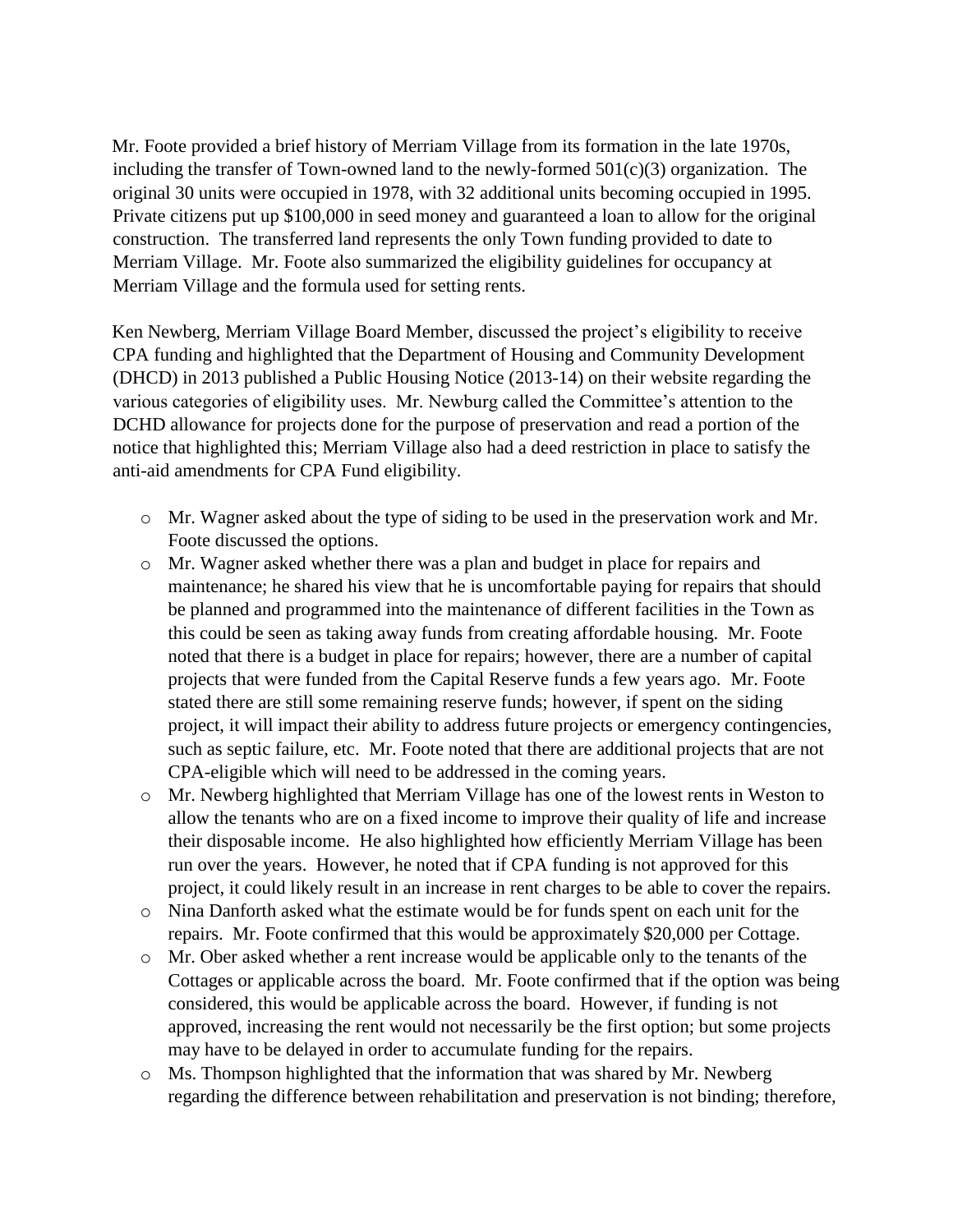it would be for CPC to decide if this is appropriate or not. Mr. Ober clarified that in terms of eligibility, this would likely be sent to Town Council for verification, and there would be a question of whether it would be an appropriate use of the limited CPA funds.

- o Ms. Glynn asked for clarification on whether Merriam Village was required to conform to public bid laws and whether this would be required for the CPA funding. Mr. Newberg noted that Merriam Village does conform to public bid laws, but they would be required to enter into a funding agreement with the Town, which would stipulate the Terms and Conditions of the use of the funds.
- o Ms. Glynn also asked whether Merriam Village had a budget threshold for the reserve fund (that the balance should not fall below a certain amount). Mr. Foote noted that by right of policy, a minimum had not been established.
- $\circ$  Mr. Levitt asked whether there was a foreseeable need for a new septic system in the near future. Mr. Foote noted that this was the original septic system, and repairs have been done on this before; however, they are anticipating that this will remain in place for now.
- o Mr. Ober asked whether the Merriam Village had their financial statements audited, including a narrative about the capital reserve and whether the 990 filings were up to date. Mr. Foote confirmed that these are available and quarterly Board meetings are held, and a report of the financial situation is shared with the residents at each meeting.

Mr. Ober advised that additional consideration and consultation with the other CPC members would take place and the Committee will provide updates of the status of the application as it progresses.

## • **Community Housing Support/Regional Housing Services Office**

Liz Valenta, Regional Housing Service Office (RHSO) employee, noted that this is the standard request for level-services support from the RHSO; however, the Trust has not yet reviewed and approved the application as it was the Town that submitted the request. In response to a question from Ms. Danforth about the emergency rental assistance appropriation approved at Town Meeting in 2020, Ms. Valenta indicated that Weston's program had closed with excess appropriated funds to be returned to the CPA Fund, but also shared that she was seeing an increase in need in other areas outside of Weston.

## **669 Boston Post Road**

Mr. Ober noted that two of the remaining applications were potentially related to 669 Boston Post Road. He recalled that the Committee had approved an administrative funds request in August for a feasibility study for creating affordable Housing at 669 Boston Post Road. In a call just prior to the January 18 application deadline, Ms. Valenta and Sarah Rhatigan discussed with Mr. Ober and Cheri Mahan the options that were being considered for 669 BPR. They noted a demolition delay that will be expiring in late June and how both the Historical Commission and the Affordable Housing Trust are interested in this property. The options discussed at that time included the following: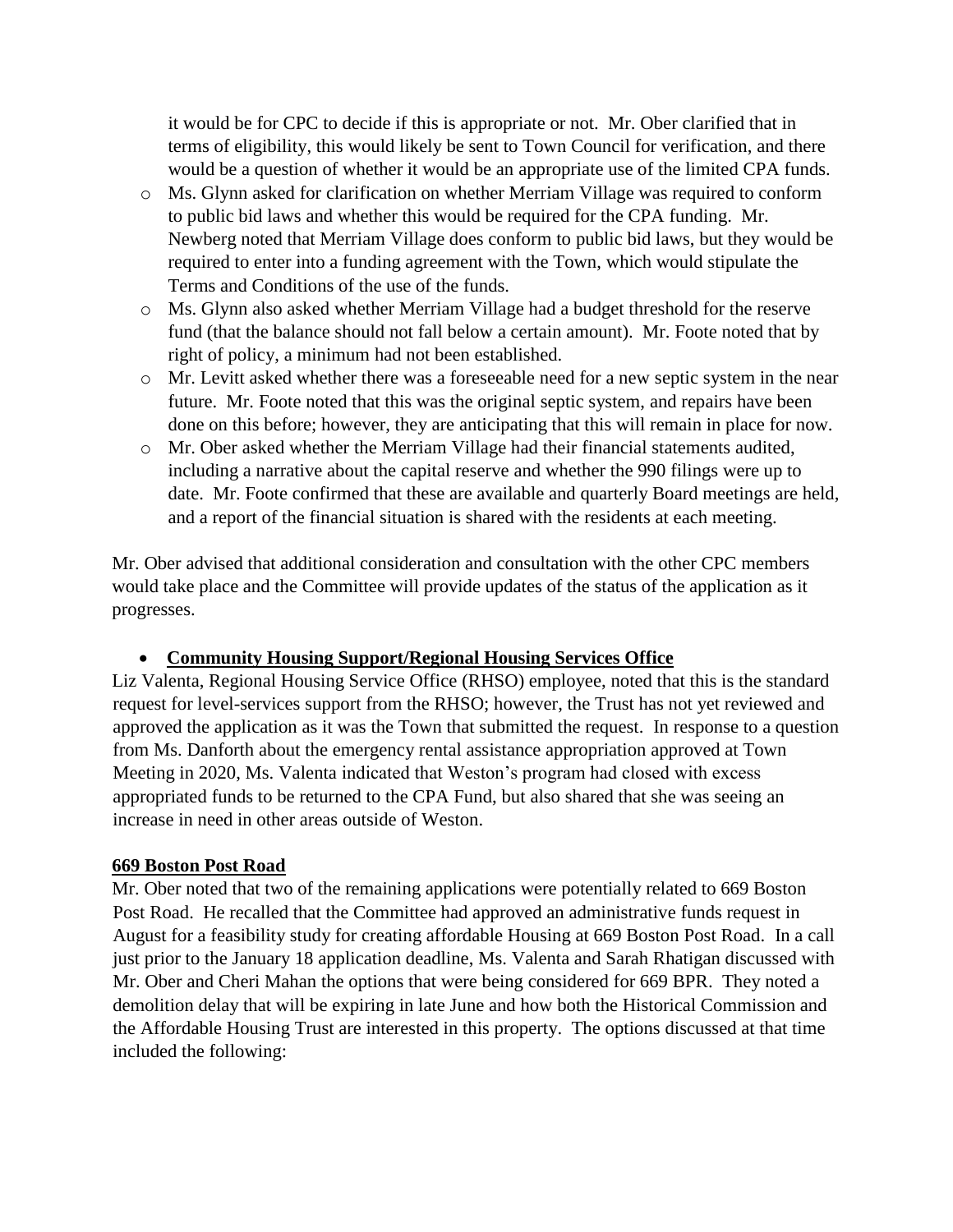- o A \$206,000 request from the Historical Commission for a historic preservation restriction.
- o A request of \$1,000K from the Affordable Housing Trust to add to the Affordable Homeownership Opportunity Funds (AHOP), which could possibly be used in purchasing 669 BPR.
- o An amount (approximately \$900-\$1,000k) requested by the Affordable Housing Trust to purchase the property.

Applications were subsequently submitted for the first two options described above.

Mr. Ober had recommended deferring any discussions on the applications to the February 7<sup>th</sup> CPC meeting based on the strategy discussions that might be required and the time constraints involved.

Mr. Ober shared his concern that these two applications might be competing proposals for the same property, or that perhaps the reason to submit two applications might be to buy additional time. Ms. Valenta clarified that the two applications stood on their own, with the preservation restriction option being the preferred way to go with 669 BPR while the AHOP request served to replenish AHOP funds expended elsewhere.

Mr. Wagner shared his view that both organizations are working together to determine the best solution to save the house while adding some units while looking to satisfy the owner. However, one of the concerns with the Historical Commission was that maybe the appraised value that the Town could pay might not be satisfactory to the owner. The Commission's priority is to preserve and save the house and the owner is also receptive to this as well.

Ms. Valenta stated that the owner was not interested in moving forward with the purchase option based on the appraised value but was interested in pursuing the preservation restriction. Ms. Valenta also shared that this was an opportunity to replenish the original allocation from 2017 of \$950,000 in AHOP, of which \$450,000 was committed to the 0 Wellesley project for the grant amount. Therefore, the request would give the AHT the flexibility to accumulate over \$1M to provide some bandwidth to purchase a property in Weston.

In relation to the remaining five applications, Mr. Ober noted that they were submitted on time but had errors and are in the process of being corrected. Once these have been finalized, the remaining five (5) applications will be distributed to the Committee for review. The applications are as follows:

- o Memorial Pool renovation \$2,200,000
- o Pickleball court design \$500,000
- o Brooks School Apartments addition-Building E \$3,653,752
- o WAHT Affordable Homeownership Opportunity Funds \$1,000,000
- o 669 Boston Post Road preservation restriction \$206,000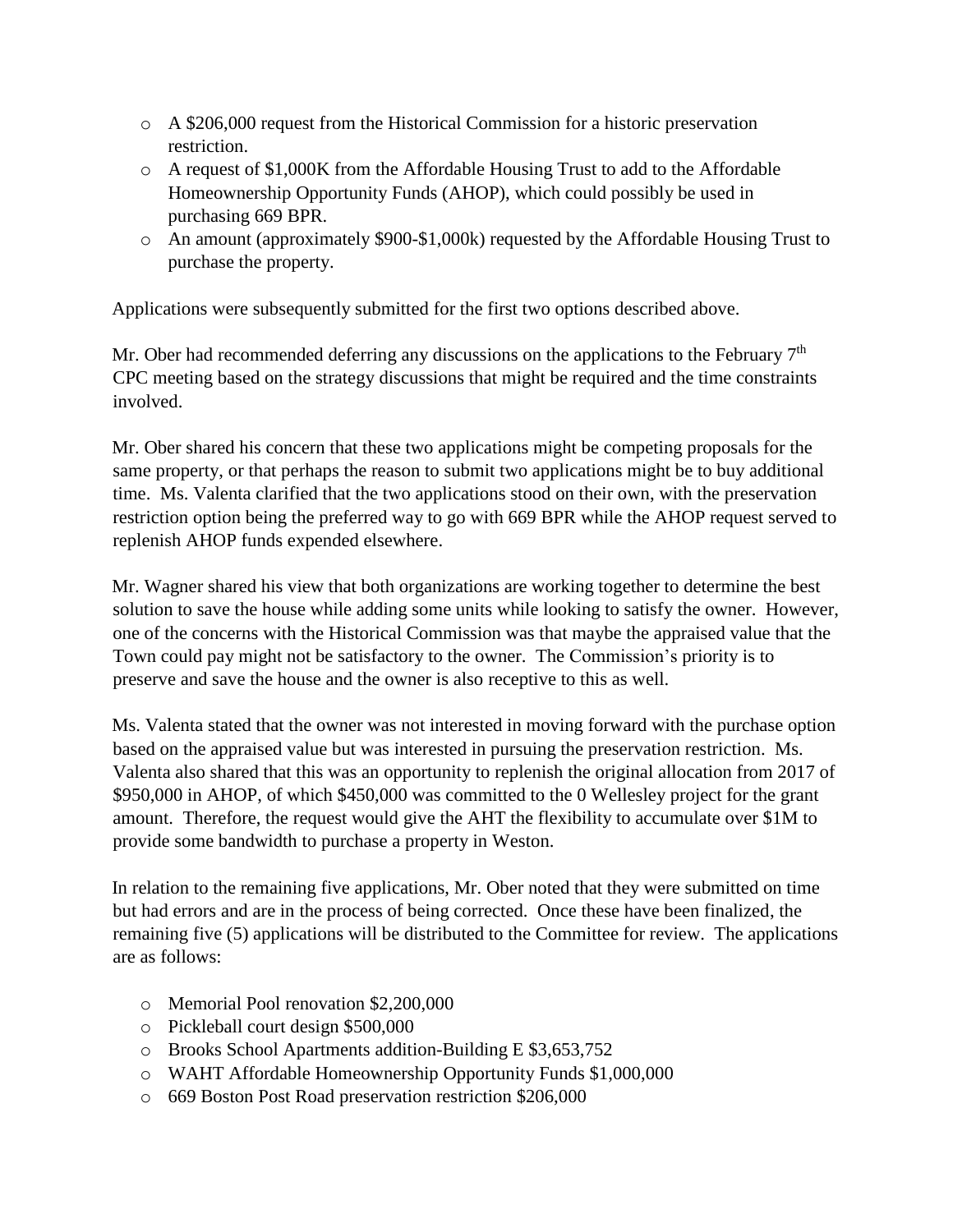# **Minutes of November 15, 2021 Meeting**

Mr. Ober apologized for the delay in sending out the minutes late and recommended that they can be voted on at the February  $7<sup>th</sup>$  meeting to provide everyone with enough time to review the same.

#### **CPC Meeting Dates:**

The confirmed meeting dates were sent out after the November meeting and are as follows; February  $7<sup>th</sup>$ , March  $7<sup>th</sup>$ , and the Public Hearing Meeting on March 21 at 7 pm.

The meeting adjourned at 8:36 pm

Respectfully submitted,

Cheri Amour Mahan CPC Administrator